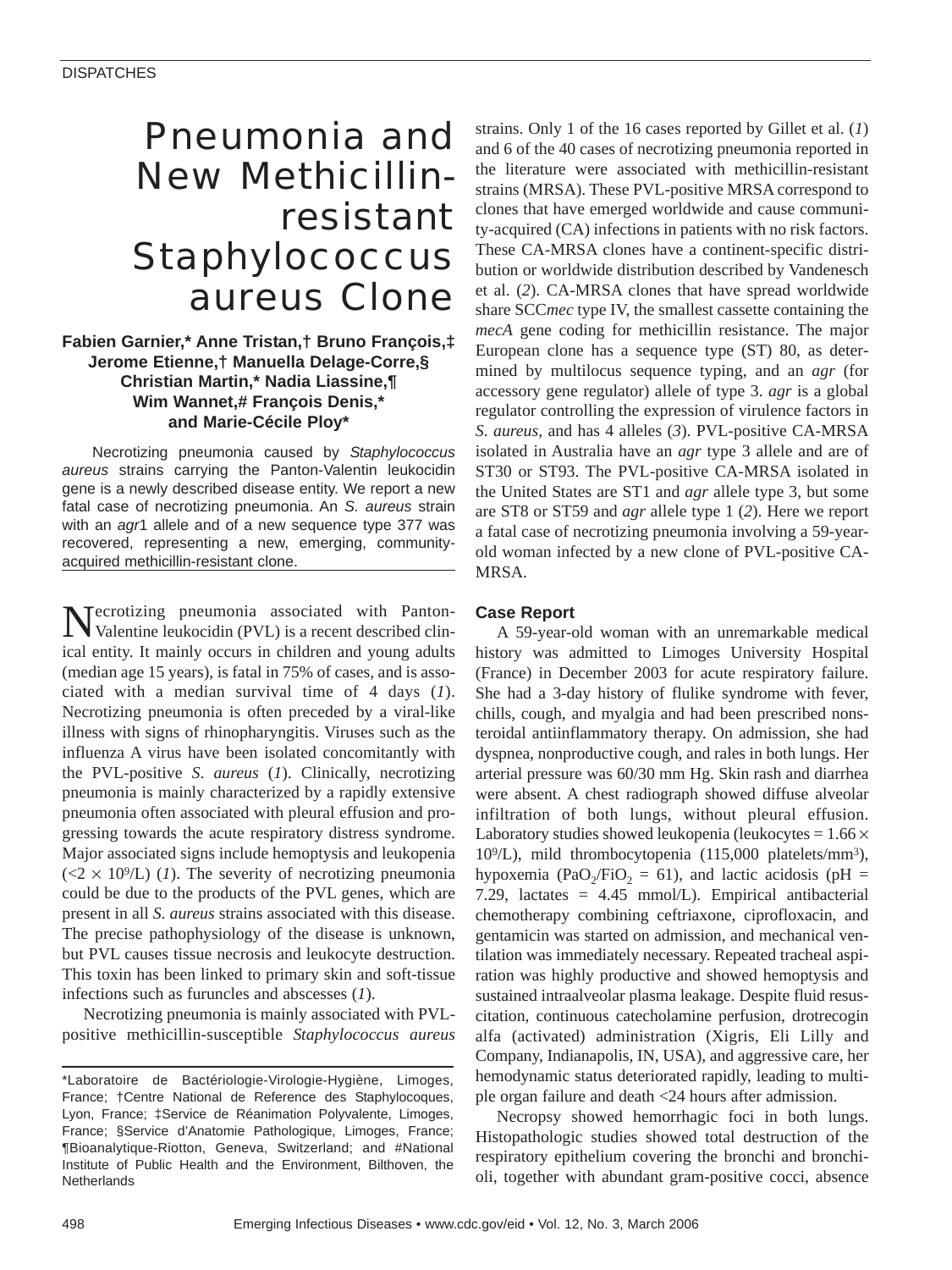of viable polymorphonuclear cells, and extensive necrosis of the alveolar septa. These lesions were characteristics of necrotizing pneumonia.

*S*. *aureus* was isolated 3 times, by culture of blood (LIM-48), lung necropsy tissue (LIM-49), and tracheal aspirate (LIM-50). The 3 isolates had the same antimicrobial drug resistance profile (resistant to oxacillin, kanamycin, tobramycin, and gentamicin) and the same pattern by pulsed-field gel electrophoresis after DNA digestion by *Sma*I (data not shown).

Influenza A virus was detected by polymerase chain reaction and immunofluorescence on the tracheal aspirate, but culture on cell lines was negative. The influenza A virus has been shown to be capable of destroying the respiratory epithelium from the trachea to the bronchioli (*1*), allowing the PVL-positive CA-MRSA to adhere to the basement membrane (*4*). PVL may diffuse locally, attracting polymorphonuclear leukocytes by its chemotactic activity and lysing them by its leukotoxicity.

Because the clinical manifestations corresponded to those of necrotizing pneumonia, isolate LIM-49 was referred (lung necropsy culture) to the French National Centre for Staphylococci. The isolate was screened for staphylococcal toxin genes, *agr* alleles, and the *mecA* gene as described elsewhere (Table) (*3,5,6*). The strain

had an *agr* type 1 allele and the *lukS-PV*/*lukF-PV* genes encoding PVL (Figure), but harbored no toxin genes (*sea* through *see*, *tsst*, *eta*, and *etb* genes encoding staphylococcal enterotoxins A though E, toxic shock syndrome toxin, and exfoliative toxins A and B, respectively). The *mecA* gene was detected, together with SCC*mec* type V as described by Ito et al. (*7*). The spa type was 355 and the sequence type was ST377 (Figure). The single nucleotide difference between ST152 and ST377, which is not distinguished by using the usual primers determined by Enright et al. (*8*), was established as ST377 by using in-house primers (forward 5′-ggA CgA Agg TCA TgA TgT ATT TTT-3′ (nt 327–350), reverse 5′-CTT CTA CgC gCT CTC TTT TTA Ag-3′ (nt 564–586), according to the GenBank ID11211186 of the *gmk* gene) to amplify appropriate fragment. To our knowledge, this is the first description of such a necrotizing pneumonia–associated CA-MRSA clone. Three other ST377 strains were referred to the National Reference Centre for staphylococci in 2003. Two were isolated from patients in Europe (Netherlands and Switzerland), and 1 from an Australia patient (strain provided by G. Nimmo). The patient from the Netherlands had been treated for an abscess from which PVL-MRSA was cultured, and the Swiss patient had furunculosis. The 3 isolates harbored the SCC*mec* type V cassette, an *agr*1

| Table. Primers used to screen for staphylococcal toxin genes, agr alleles, and mecA gene |           |                                       |           |
|------------------------------------------------------------------------------------------|-----------|---------------------------------------|-----------|
| Gene                                                                                     | Primer    | Oligonucleotide sequence (5'-3')      | Reference |
| mecA                                                                                     | $mecA-1$  | AAAATCGATGGTAAAGGTTGGC                | (6)       |
|                                                                                          | $mecA-2$  | AGTTCTGCAGTACCGGATTTGC                |           |
| agr1                                                                                     | $agr1-1$  | ATGCACATGGTGCACATGC                   | (5)       |
|                                                                                          | $aqr1-2$  | <b>GTCACAAGTACTATAAGCTGCGAT</b>       |           |
| agr2                                                                                     | $agr2-1$  | ATGCACATGGTGCACATGC                   | (5)       |
|                                                                                          | $agr2-2$  | <b>TATTACTAATTGAAAAGTGCCATAGC</b>     |           |
| agr3                                                                                     | $agr$ 3-1 | <b>ATGCACATGGTGCACATGC</b>            | (5)       |
|                                                                                          | $agr$ 3-2 | GTAATGTAATAGCTTGTATAATAATACCCAG       |           |
| agr4                                                                                     | $agr$ 4-1 | ATGCACATGGTGCACATGC                   | (5)       |
|                                                                                          | $agr4-2$  | CGATAATGCCGTAATACCCG                  |           |
| sea                                                                                      | sea-1     | GAAAAAAGTCTGAATTGCAGGGAACA            | (3)       |
|                                                                                          | $sea-2$   | CAAATAAATCGTAATTAACCGAAGGTTC          |           |
| seb                                                                                      | seb-1     | ATTCTAATTAAGGACACTAAGTTAGGGA          | (3)       |
|                                                                                          | seb-2     | ATCCCGTTTCATAAGGCGAGT                 |           |
| sec                                                                                      | sec-1     | GTAAAGTTACAGGTGGCAAAACTTG             | (3)       |
|                                                                                          | $sec-2$   | CATATCATACCAAAAAGTATTGCCGT            |           |
| sed                                                                                      | sed-1     | GAATTAAGTAGTACCGCGCTAAATAATATG        | (3)       |
|                                                                                          | sed-2     | GCTGTATTTTTCCTCCGAGAGT                |           |
| see                                                                                      | see-1     | CAAAGAAATGCTTTAAGCAATCTTAGGC          | (3)       |
|                                                                                          | see-2     | CACCTTACCGCCAAAGCTG                   |           |
| tsst                                                                                     | $t$ sst-1 | <b>TTCACTATTTGTAAAAGTGTCAGACCCACT</b> | (3)       |
|                                                                                          | $t$ sst-2 | TACTAATGAATTTTTTTATCGTAAGCCCTT        |           |
| eta                                                                                      | $eta-1$   | ACTGTAGGAGCTAGTGCATTTGT               | (3)       |
|                                                                                          | $eta-2$   | <b>TGGATACTTTTGTCTATCTTTTTCATCAAC</b> |           |
| etb                                                                                      | $etb-1$   | CAGATAAAGAGCTTTATACACACATTAC          | (3)       |
|                                                                                          | $etb-2$   | AGTGAACTTATCTTTCTATTGAAAAACACTC       |           |
| LukS-PV/lukF-PV                                                                          | $pvI-1$   | ATCATTAGGTAAAATGTCTGGACATGATCCA       | (3)       |
|                                                                                          | Npvl-2    | <b>GCATCAASTGTATTGGATAGCAAAAGC</b>    |           |